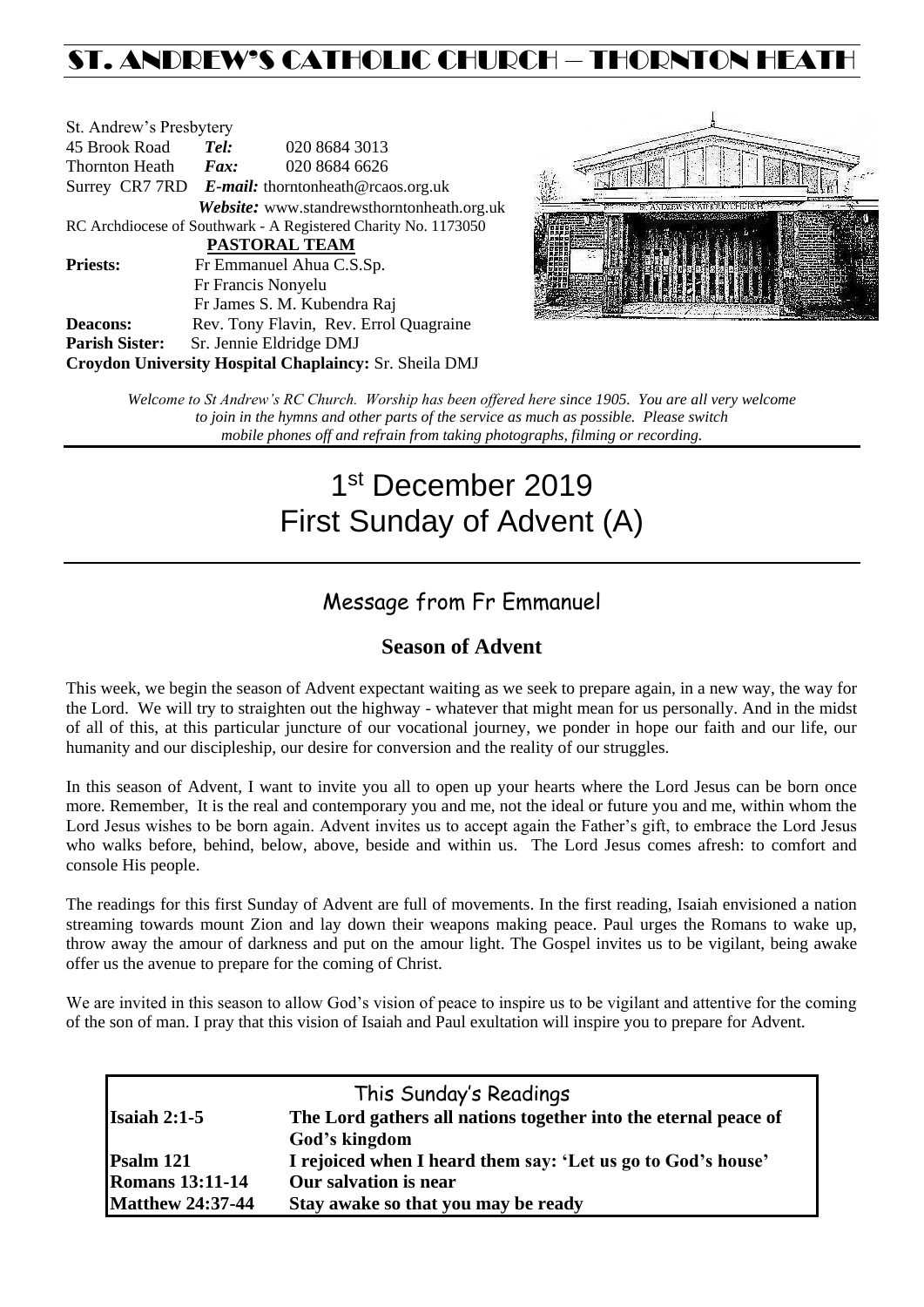### Diary for the Week

| <b>Sunday 1st December</b>        |                                        | 6.00pm (Saturday) First Mass of Sunday           | Parishioners                          |
|-----------------------------------|----------------------------------------|--------------------------------------------------|---------------------------------------|
| $1st$ Sunday of Advent            |                                        |                                                  |                                       |
|                                   | 9.30am                                 | Mass                                             | Michael Ryan RIP                      |
|                                   | 11.30am                                | Mass                                             | Janet Badu-Mensah                     |
|                                   | 5.00pm                                 | <b>Rosary</b>                                    |                                       |
|                                   | $5.15 - 5.45$ pm<br>6.00 <sub>pm</sub> | <b>Exposition and Benediction</b><br><b>Mass</b> | Julian (Well-being)                   |
|                                   | $7.00 - 9.00$ pm                       | <b>Charismatic Prayer Group</b>                  |                                       |
| Monday 2 <sup>nd</sup> December   | 7.30am                                 | <b>Mass</b>                                      | Deceased Members De Souza Family      |
| Isaiah $4:2-6$                    |                                        |                                                  | (John, Ophelia, Edward, Maisie, Nina) |
| Matthew 8:5-11                    | 10.00am                                | <b>Funeral Mass</b>                              | Mr Eustace Clarke RIP                 |
|                                   | $5.45 - 7.15$ pm                       | <b>Beavers (hall)</b>                            |                                       |
|                                   | $7.00 - 8.00$ pm                       | <b>Parish Surgery</b>                            |                                       |
|                                   | $7.30 - 9.00$ pm                       | Scouts (hall)                                    |                                       |
| Tuesday 3rd December              | 7.30am                                 | Mass                                             | Maria McCafferkey                     |
| <b>St Francis Xavier</b>          | 10.00am                                | Mass                                             | Peter Lewis                           |
| Isaiah 11:1-10                    |                                        |                                                  |                                       |
| Luke 10:21-24                     |                                        |                                                  |                                       |
| <b>Wednesday 4th December</b>     | 7.30am                                 | Mass                                             | Special Intention of Patricia Wocial  |
| <b>St John Damascene</b>          | 10.00am                                | Mass                                             | Rosaleen Doyle RIP (Anniv)            |
| Isaiah 25:6-10                    | 2.00 <sub>pm</sub>                     | <b>Active Retirement Group</b>                   |                                       |
| Matthew 15:29-37                  | 6.00pm                                 | <b>Lectio Divina Group (hall)</b>                |                                       |
|                                   | 7.30pm                                 | <b>Legion of Mary (hall)</b>                     |                                       |
|                                   |                                        |                                                  |                                       |
| Thursday 5 <sup>th</sup> December | 7.30am                                 | Mass                                             | Special Intention of Richie Family    |
| Isaiah 26:1-6                     | 10.00am                                | Mass                                             | Our Lady of Africa                    |
| Matthew 7:21. 24-27               | $7.00 - 8.30$ pm                       | <b>Cubs (St James the Great)</b>                 |                                       |
| Friday 6 <sup>th</sup> December   | 6.30am                                 | <b>Mass</b>                                      | Mr & Mrs McCormack                    |
| <b>First Friday</b>               | 10.00am                                | Mass followed by                                 | Frank (Well-being)                    |
| <b>St Nicholas</b>                |                                        | <b>Exposition of the Blessed</b>                 |                                       |
| Isaiah 29:17-24                   |                                        | <b>Sacrament/Benediction</b>                     |                                       |
| Matthew 9:27-31                   | 6.30pm<br>6.30pm                       | <b>Brownies/Guides (hall)</b>                    |                                       |
| Saturday 7 <sup>th</sup> December | 9.30am                                 | <b>Syro Malabar Mass</b><br>Mass                 | Wijeyratne (Deceased Members)         |
| St Ambrose                        | 10.00am                                | <b>Rosary</b>                                    |                                       |
| Isaiah 30:19-21. 23-26            | $10.00 - 10.30$ am                     | <b>Confessions</b>                               |                                       |
| Matthew $9:35 - 10:1.6-8$         | $5.00 - 5.30$ pm                       | <b>Confessions</b>                               |                                       |
|                                   | 6.00 <sub>pm</sub>                     | <b>First Mass of Sunday</b>                      | <b>St Francis Xavier Feast</b>        |
| <b>Sunday 8th December</b>        | 9.30am                                 | Mass                                             | Denis Bernard Mannion RIP             |
| $2^{nd}$ Sunday of Advent         | 11.30am                                | Mass                                             | Paul Etuka RIP                        |
|                                   | 5.00pm                                 | <b>Rosary</b>                                    |                                       |
|                                   | $5.15 - 5.45$ pm                       | <b>Exposition and Benediction</b>                |                                       |
|                                   | 6.00 <sub>pm</sub>                     | <b>Mass</b>                                      | Parishioners                          |
|                                   | $7.00 - 9.00$ pm                       | <b>Charismatic Prayer Group</b>                  |                                       |

| Money Matters                      |            |  |  |  |
|------------------------------------|------------|--|--|--|
| <b>Collection Last Sunday</b>      | £1,292.92  |  |  |  |
| Payment by Standing Order          | £ $700.00$ |  |  |  |
| Total offertory                    | £1,992.92  |  |  |  |
| Collection for Catholic Youth Work | £ 618.00   |  |  |  |
| Thank you for your generosity      |            |  |  |  |



Altar Servers **Church Cleaners** Church Cleaners This week Team 3 This week St Jude's Group Next week Team 1 Next week Judie's Crew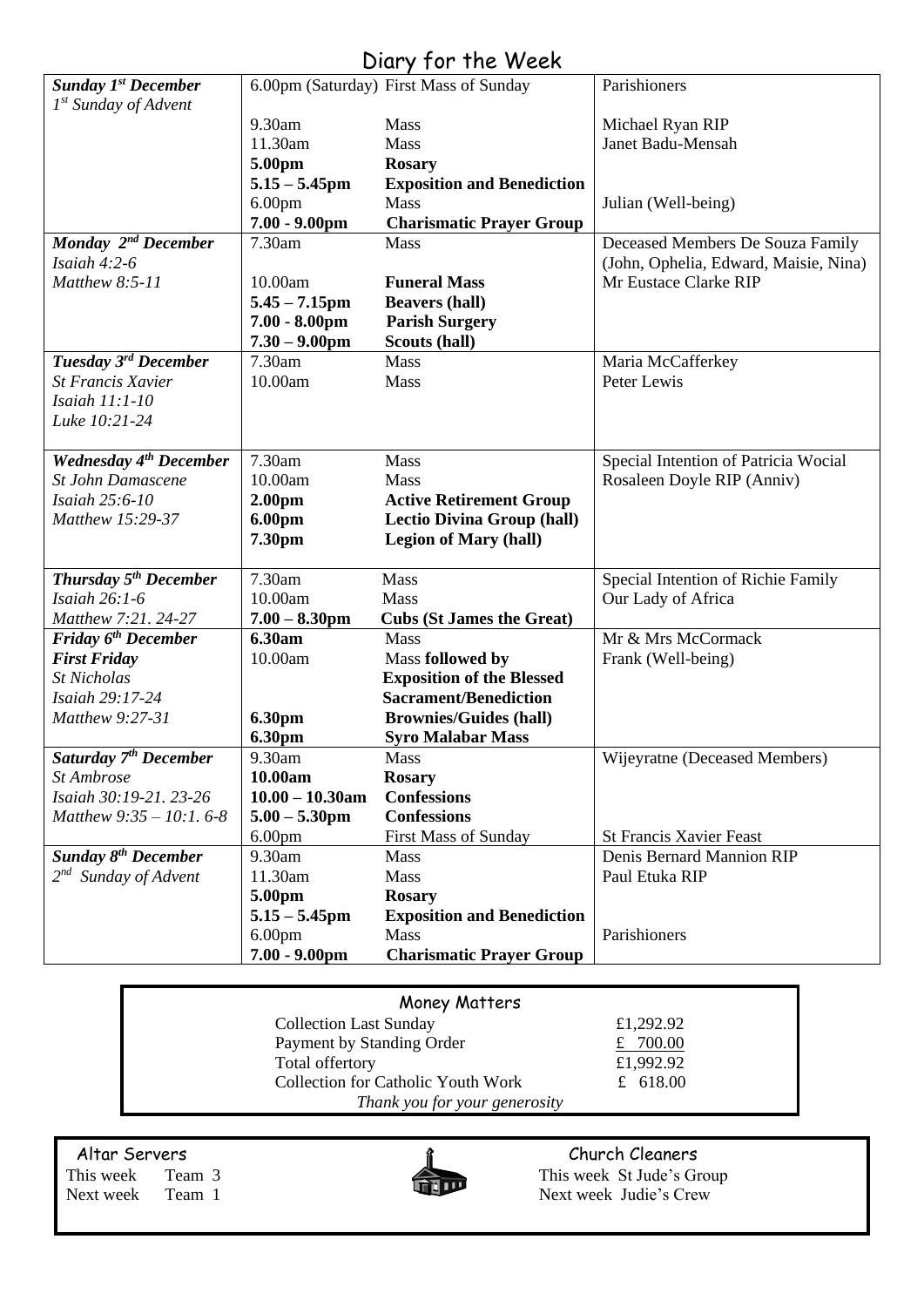### St. Andrew's Parish Notices

#### **HOME-MADE GREETING CARDS FOR SALE**

Today Sunday  $1<sup>st</sup>$  December, there will be a sale of home-made greeting cards including Christmas cards after the 9.30am Mass in aid of our Golden Fundraising Campaign. Please go along to the hall and help support this event.

#### **400 CLUB**

The 400 club winners for November are: Margaret O'Leary - £20 No: 103, Juliette de Menezes - £10 No: 61, Sonia Clarke - £10 No: 51

#### **PERPETUAL ADORATION**

Please check the notice board giving information about our timeline for the introduction of Perpetual Adoration in our parish. Further details to follow.

#### **THE RITE OF CHRISTIAN INITIATION OF CHILDREN (R.C.I.C.)**

The next session will be on Tuesday  $10<sup>th</sup>$  December at 6.30pm in the hall.

**THANKSGIVING MASS IN HONOUR OF FRS EMMANUEL AHUA, C.S.Sp & DANIEL ADIYI, C.S.Sp** The provincial and council has the honour to invite all to the graduation thanksgiving Mass in honour of our two brothers, Emmanuel Ahua and Daniel Adayi who recently defended successfully their Doctoral dissertations in USA and Portugal respectively. A reception shall follow in the Parish hall afterwards. The date is Friday December 6th starting 7pm at St Chad's Parish, South Norwood, 5 Whitworth Road, South Norwood, London, SE25 6XN. All parishioners of St Andrew's are invited to this special Mass.

#### **PARISH CAROL SERVICE**

You are invited to join us for this years 'Parish Carol Service' which will be held on Saturday 14<sup>th</sup> December at 7pm. Following on from previous years we will be singing Carols in several languages. All Parish groups are asked to sing in their 'native language'. So please do join us for an enjoyable evening and let Maureen know through the Parish office what your group will be singing.

#### **ADVENT**

Please note that the early Mass on each of the Fridays in Advent is at **6.30am** and not 7.30am. Tea/coffee and croissants provided after Mass in the hall.

Our Parish Penitential Service is on Monday 16<sup>th</sup> December at 7.00pm.

Please take our Christmas card home with all the details of the services and Mass times over the Christmas period.

Also available are envelopes for the Christmas offering which is personal to the Priests of the parish.

As the season of Advent begins we have placed our Jesse Tree on the Sanctuary. The Jesse tree helps us connect the custom of decorating Christmas trees to the events leading to Jesus' birth. The Jesse tree is also our Giving tree and we are asking all our Parishioners to donate non-perishable food in the box provided through Advent. The SVP group will use our donations for those in need in the Parish. Thank you for your support.

#### **A DAY WITH JESUS**

You are invited to the 'A Day with Jesus' Ministry being held here at St Andrew's Church on every fourth Saturday of every month from  $12 - 4.00$ pm. Please check the notice board for the full programme details and contacts for further information.

#### **TOY SUNDAY ON 8TH DECEMBER**

Every year we collect toys to use as Christmas presents for disadvantaged children. Once again this year we are giving to St Anne's Community Centre in Vauxhall. Please can we ask you to bring in any toys to Masses on the weekend of 7<sup>th</sup>/8<sup>th</sup> December. The ages for the children are from 3 to 11 years. St Anne's would also be grateful for any wrapping paper but they do ask that you do not wrap the presents. A representative from St Anne's Community Centre will be here at the 9.30am Mass to talk about the work they do. We always have a great response and thank you in advance for your continued support.

#### **CALLING ALL CAROL SINGERS**

As usual this year St Andrew's choir members will be carol singing around the wards at Croydon University hospital. You are all welcome to join us, the more the merrier! Please meet in the hospital Chapel (Woodcroft Road entrance) at 6.45p.m. sharp on Wednesday December 18<sup>th</sup>. We return to the chapel after an hour for refreshments. Please let Mary know if you are coming. Mary Cameron 020 8689 8360 / 07928670639.

We have also been invited to sing carols outside Thornton Heath Station on Saturday December 7<sup>th</sup> from 2.30 pm while the community Christmas tree is being erected and decorated. Please come, all are welcome!

#### **NIGERIAN CATHOLIC COMMUNITY**

The group will be meeting on Sunday 8<sup>th</sup> December after the 11.30am Mass in the hall.